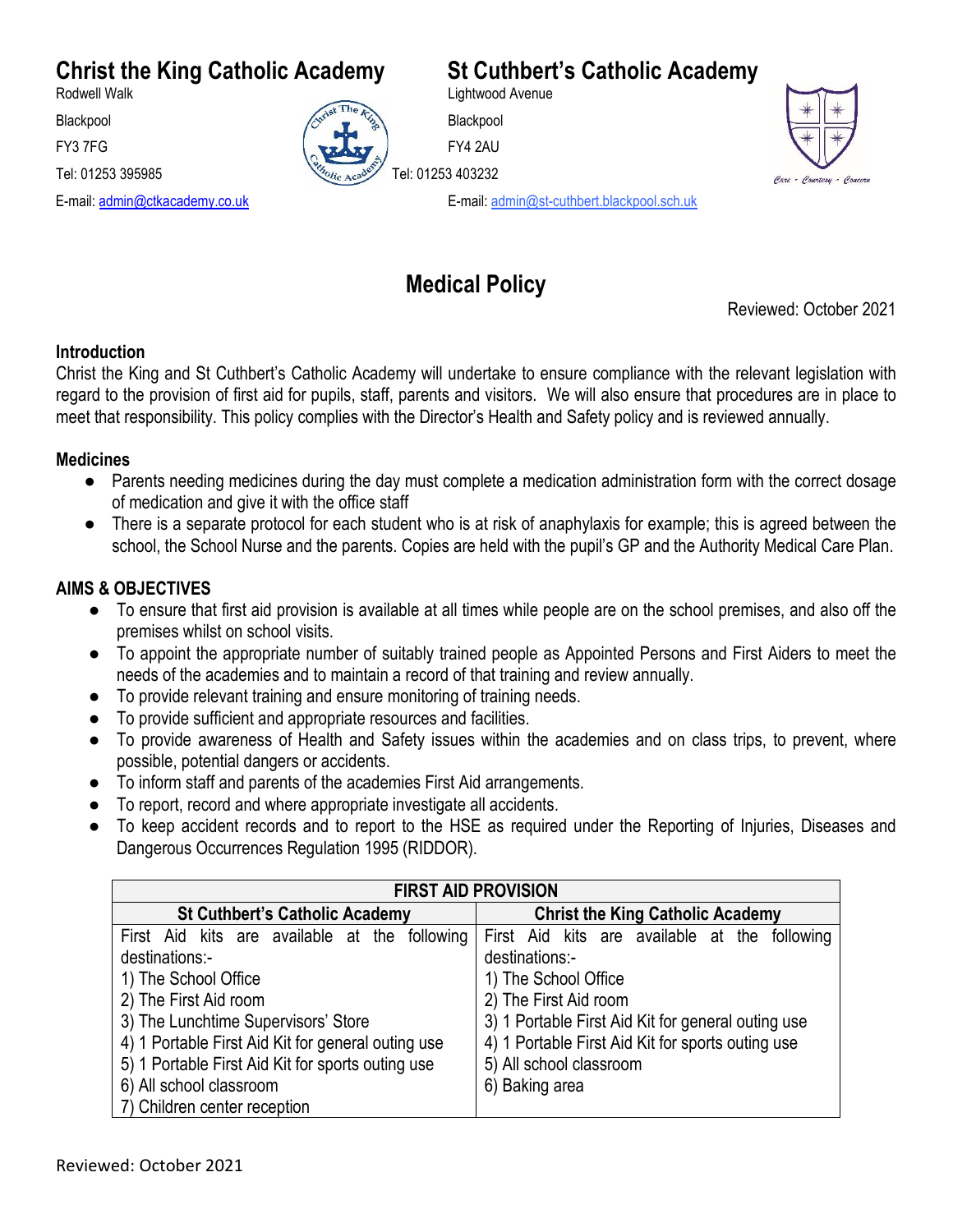#### **Replenishing**

It is the responsibility of first aider administering First Aid, to check the contents every time it is used and request re-stock from Mr Flannigan-Salmon's first aid team.

#### **Staff Knowledge**

All staff will be informed of First Aid arrangements and made aware of this policy as part of their induction. Visiting staff will ensure that they have read the relevant Academy's First Aid Policy.

#### **FIRST AID TRAINING**

Mrs Sarah Smith is responsible for ensuring that there is an adequate number of qualified First Aiders/Appointed Persons.

A large proportion of teaching assistants, teachers and welfare staff have completed Certificate for Emergency First Aid at Work. Mrs Vikki Cullen ensures that these courses are renewed on a regular basis.

#### **HYGIENE/INFECTION CONTROL**

- Hands must be washed before and after giving First Aid.
- Single-use disposable gloves must be worn when treatment involves blood or other body fluids.
- Any soiled dressings etc must be put in a sanitary bins
- Any body fluids on the floor should have absorbent granules sprinkled on to them, then collected. This should external bin, then the area disinfected.
- Body fluid spillages on hard surfaces should be cleaned up then the area disinfected.
- Exposed cuts and abrasions should always be covered with plasters and dressings placed sensitively

#### **ACCIDENT PROCEDURE**

During playtimes and lunchtimes injuries that require minor first aid treatment should be dealt with in the first instance by the first aider on duty. Persons administering first aid should wear disposable gloves where bodily fluids are involved. For injuries that require closer attention children should be sent to the medical room where a trained first aider is called for to deal with the incident.

Minor incidents and accidents should be dealt with, wounds cleaned etc and the child returned to the playground when possible and practical. An adult witness should be present if tending an intimate part of the body. Any dressings or materials which have been in contact with body fluids (e.g. blood, vomit etc) must be disposed appropriately and safely.

#### **INCIDENT REPORTING**

All incidents/injuries/head injuries/ailments and treatment are recorded in the child's class First Aid Book situated in tier class rooms or Electronic log on staff drive. Parents are informed by letter and text of any head injury. The nominated First Aider will alert Senior Leader and then contact the parents if they have any concerns about the injury, or need to send a child home through illness.

For any significant injury an Accident/Incident/Near Miss Report Form needs to a filled out and given to Mrs Sarah Smith for investigation. Mrs Cullen is then responsible for this to be sent to Occupational Health and Safety Team. This needs to be completed by the person administering First Aid and by the person who has had the accident. It is recommended that these records are kept for 7 years.

#### **Directors Responsibilities**

The Academy Trust Director will implement the Local Authority's procedures for reporting:

- all accidents to employees
- all incidents of violence and aggression.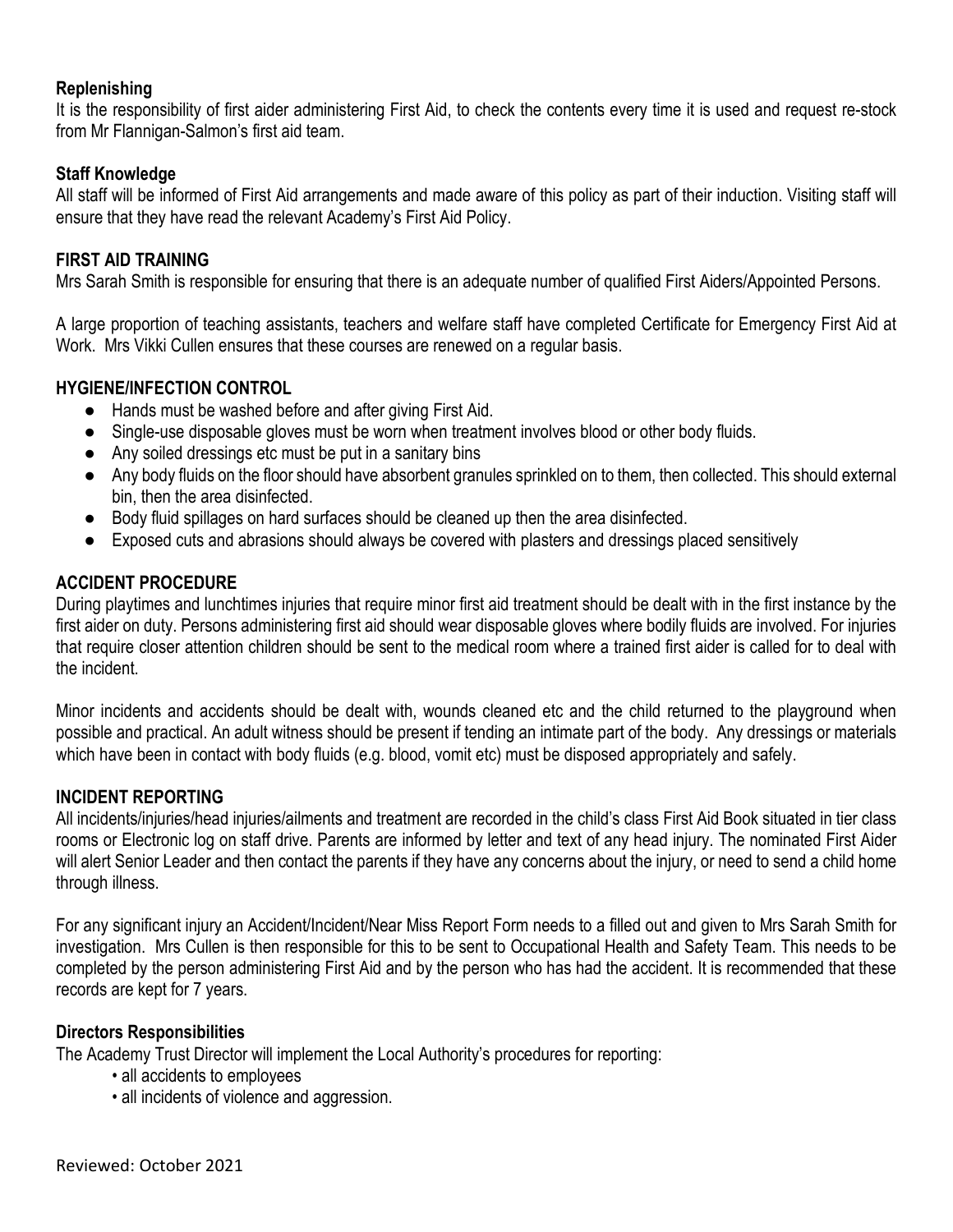The Governing body is aware of its statutory duty under RIDDOR in respect of reporting the following to the Health and Safety Executive as it applies to employees. All significant accidents are reported to the Health and Safety Committee on a termly basis.

- An accident that involves an employee being incapacitated from work for more than three consecutive days.
- An accident which requires admittance to hospital for in excess of 24 hours.
- Death of an employee.
- Major injury such as fracture, amputation, dislocation of shoulder, hip, knee or spine.

For non-employees and pupils an accident will only be reported under RIDDOR:

- where it is related to work being carried out by an employee or contractor and the accident results in death or major injury, or:
- It is an accident in school which requires immediate emergency treatment at Hospital.

For each instance where the Executive Head teacher considers an accident to a visitor or pupil is reportable under RIDDOR the advice of the authority will be sought. Where a pupil has an accident it will be reported to the Local Authority. All accidents to non-employees (e.g.) visitors which result in injury will be reported to the authority.

#### **HEAD INJURIES**

Accidents involving a pupil's head can be problematic because the injury may not be evident (e.g. internal) and the effects only become noticeable after a period of time. If the injury is minor, the head injury should be monitored closely and a band applied to the child's wrist. A 'Head Information Leaflet' will be sent home to the parents and a text sent home. The injury will be recorded in the first aid log in a timely manner and any serious head injury will be referred for Hospital treatment (please follow the section for Emergency Arrangements).

#### **EMERGENCY ARRANGEMENTS**

Where the injury or incident is an emergency, an ambulance will be called following which the parents will be contacted. Where hospital treatment is required but it is not an emergency, then Mrs Smith will ensure that contact with parents is made and for them to take over the responsibility of the child.

In the event that the parents cannot be contacted, the Executive Head teacher, senior leader or appointed person will accompany the child to hospital and remain with them until the parents can be contacted.

#### **Off-site Visits/activities**

A person who has been trained in first aid will accompany all off site visits. At least one first aid kit will be taken on all off site activities, along with individual pupil's medication such as inhalers, epipens etc. The member of staff leading the visit should familiarise themselves with first aid provision and procedures at the visit location and ensure they are identified during risk assessment.

#### **Managing Illness/Medical Conditions**

#### **Sharing Medical Information**

At the start of the academic year, the school office will contact all parents and use the information they provide to update the BROMCOM records. As a consequence overview documents are updated. Health care plans are held on google drive [Medical Drive].

Advice is sought from other professionals when writing a health plan if the child is deemed to have a more serious or complicated medical condition e.g. diabetes. All teaching staff will be provided with a list of pupils in their class who are known to have medical conditions.

Reviewed: October 2021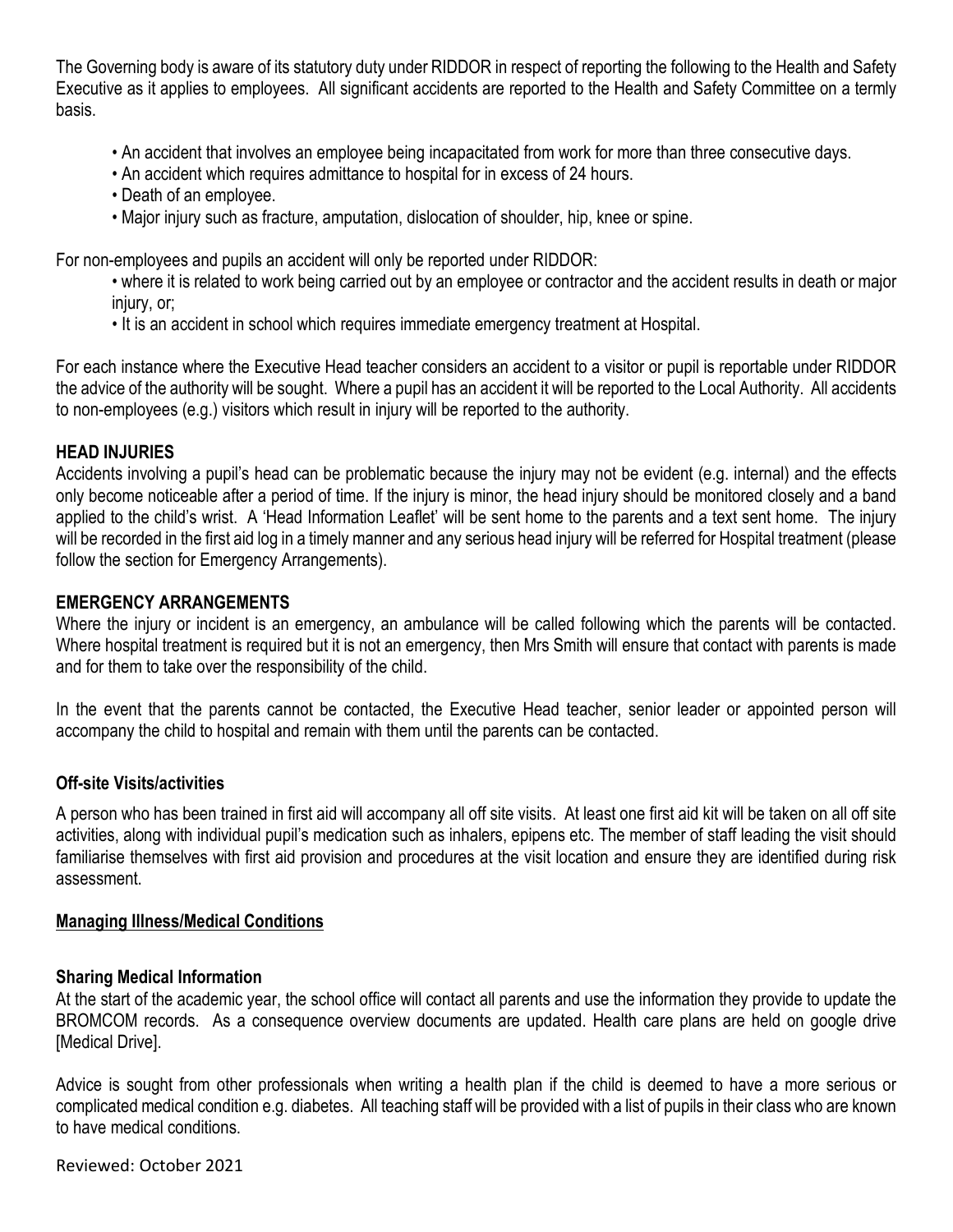#### **Illness**

Children who feel unwell should go to the school office with a staff member. The decision to send an unwell child home will be made by the senior leader.

#### ● **Vomiting and diarrhoea**

There are sick bowls in the first aid room for pupils who feel sick. Absorbent granules, mops and buckets may all be found in the caretaker's cupboard. Vomit must be treated as a biohazard and the area must be thoroughly disinfected. If a child vomits or has diarrhoea in school, they will be sent home immediately. Children with these conditions will not be accepted back into school until 24 hours after the last symptom has elapsed.

#### ● **Chicken pox and other diseases, rashes**

If a child is suspected of having chicken pox etc, a member of staff will look at their arms or legs. A child's back or chest would only be examined if the school were concerned about infection to other children. In this case another adult would be present and would not be completed without the child's consent. If a child has any of these infections they will need to stay off school for a prescribed period of time as advised by the GP.

#### ● **Head lice**

If head lice are suspected, school will inform parents, ask them to examine their child and treat if necessary. If live head lice are observed on a child, parents will be contacted immediately and asked to take their child home to treat before returning to school.

#### **Pastoral care:**

There may be occasions that children state that they are unwell or require First Aid but actually require 'pastoral care'. Such incidents if regular or significant are reported on 'My Concern' and class teachers informed.

#### **Administering Medication in school**

No medication (except for Asthma inhalers,) will be administered to children without the express permission of parents or guardians. The school will make clear to parents, either through the school prospectus or some other form of written communication that prescribed medication and drugs will only be administered during the school day or on residential school trips, if the following conditions are met.

- Parents will provide the medication in the prescribed box/packet with clear printed administration details on, directed by the doctor/pharmacy.
- The responsible parent will give the school sufficient information about the medical condition. This is particularly important where there is a long-term medical condition. Some medicines may, for example, affect cognitive or physical abilities, or the pupils' behaviour or emotional state.
- The responsible parent will provide the medicine in its original container with the dosage instructions clearly displayed.
- The responsible parent will provide only sufficient medicine for the dosage to be given in school. Where a medicine is to be used both in the home and at school, it is good practice to get the prescribing doctor or pharmacist to provide two original containers, one for use at home and one for use in school.

#### **Storage/Administration Procedures for Prescribed Medicines**

All medicines may be harmful to anyone for whom they are not appropriate therefore they will always be stored in a medication safe or locked cabinet. All asthma inhalers/spacer devices, epipens will be stored separately for emergency access in the child's classroom. Access will be available only to the nominated support staff.

All medication including asthma inhalers/spacers will be clearly labelled with: